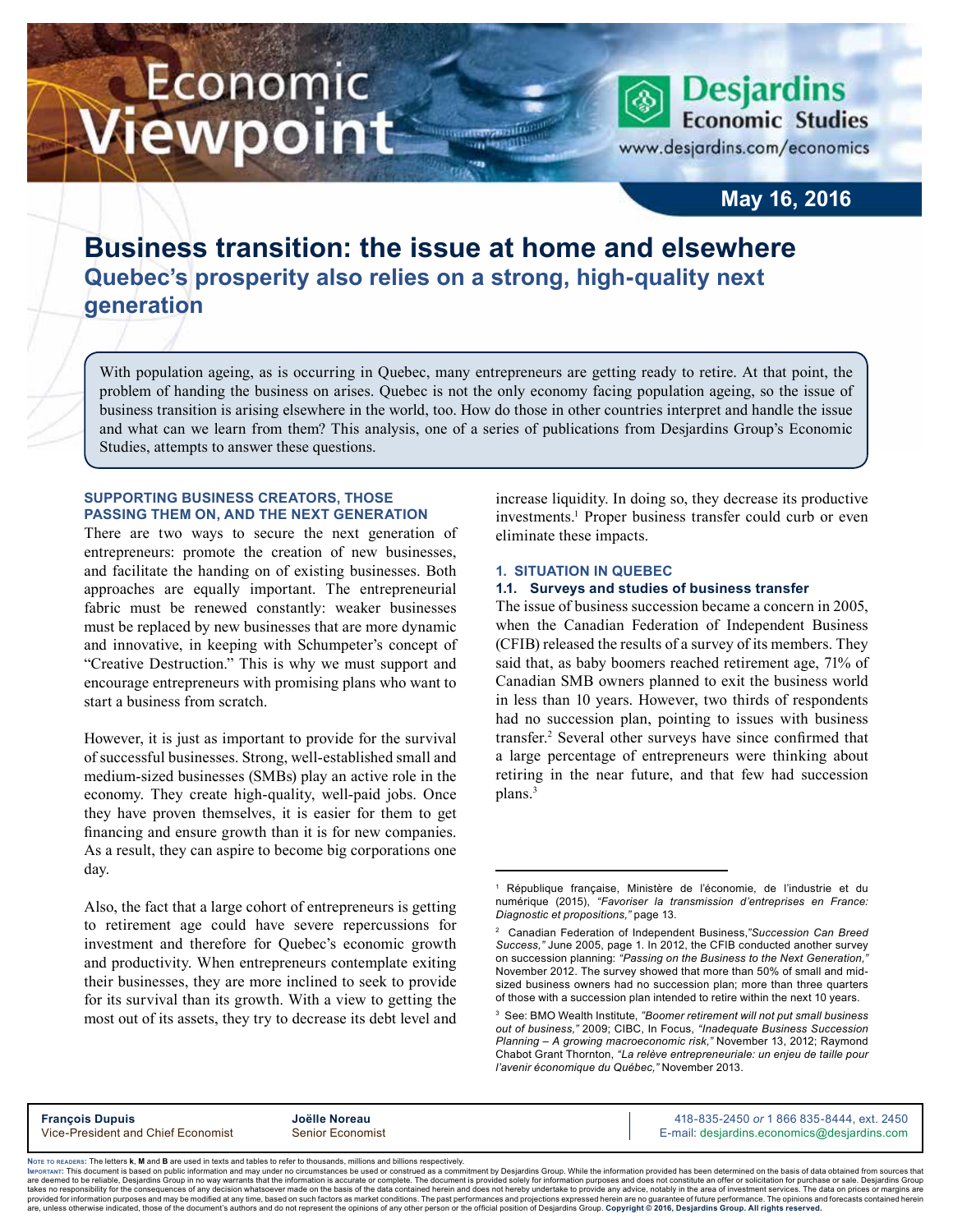

In 2008, using a quantitative method, the Ministère du Développement économique, de l'Innovation et de l'Exportation du Québec (MDEIE) estimated that there would be too few new entrepreneurs to fill the shoes of retiring Quebec business owners. The number of entrepreneurs could be expected to decline 13.9% in Quebec between 2008 and 2018.4 Note that the MDEIE study did not pinpoint a business succession issue, but rather an issue with the next generation of entrepreneurs, broadly speaking. In other words, the department thought that more businesses would close than start up in the coming years, creating a business deficit.

In 2010, based on the results of a survey, the Fondation de l'entrepreneurship (FE) estimated that Quebec would eventually face a deficit of a 149,000 business successors, including  $38,000$  between 2010 and  $2020$ .<sup>5</sup> The FE study focused on people who planned to become entrepreneurs by taking over an existing business, not starting one from scratch.

In 2014, the Board of Trade of Metropolitan Montreal (BTMM) tried to estimate the number of businesses that might have to close their doors in the next 10 years due to a lack of succession, and the resulting cost in terms of

the economy and jobs.6 The BTMM's estimates are partly based on the results of the 2010 FE survey.

The principal estimates from the three studies mentioned above are summarized in table 1.

#### **1.2. Is there a shortage of successors?**

Of the three studies, only the FE studies estimates the eventual shortfall of successors in numbers. The methodology the FE used in establishing its estimates is based on assumptions that could overestimate the shortage. On one hand, the FE underestimates the successor potential, deeming that they must be future entrepreneurs. In fact, a current business owner could well consider acquiring another business and thus become the successor for an owner who wants to pass on his or her business. On the other hand, the study overestimates the transferors, insofar as its estimates only exclude self-employed people with a single client; many self-employed workers have more than one customer.7 The FE excluded self-employed workers because it found that "too many tended to shut down rather than trying to pass on their business, considering it too personal or judging that it was essentially based on their expertise"<sup>8</sup>. We could wonder why self-employed workers with more than one client would think otherwise.

| Table 1 - Studies that offer estimates regarding<br>the business succesion problem |                                                                                                                                                                                           |  |
|------------------------------------------------------------------------------------|-------------------------------------------------------------------------------------------------------------------------------------------------------------------------------------------|--|
| <b>Institution</b>                                                                 | <b>Estimates</b>                                                                                                                                                                          |  |
| <b>MDEIF</b>                                                                       | The number of entrepreneurs will decline 13.9% in Quebec and 5.3% in<br>Canada between 2008 and 2018                                                                                      |  |
| FF.                                                                                | Quebec shortfall of 38,000 successors between 2010 and 2020, with 111,000<br>more after 2020 (no horizon given)                                                                           |  |
| <b>BTMM</b>                                                                        | Between 5,700 and 10,000 businesses could close between 2014 and 2023<br>8.2 to 12 billion dollars in lost GDP between 2014 and 2023<br>79,000 to 140,000 jobs lost between 2014 and 2023 |  |
|                                                                                    |                                                                                                                                                                                           |  |

Sources: See footnotes 4, 5 and 6.

8 Ibid.

<sup>4</sup> Ministère du Développement économique, de l'Innovation et de l'Exportation, *"Le renouvellement de l'entrepreneuriat au Québec : un regard sur 2013 et 2018,"* page 5.

<sup>5</sup> Fondation de l'entrepreneurship, *"La relève est-elle au rendez-vous au Québec ?"* November 2010, page 7.

<sup>6</sup> Board of Trade of Metropolitan Montreal, *"Le transfert des entreprises à la relève: un enjeu majeur pour l'économie du Québec et la pérennité des PME,"* 2014, page 32.

<sup>7</sup> Fondation de l'entrepreneurship, *"La relève est-elle au rendez-vous au Québec ?"* November 2010, page 6.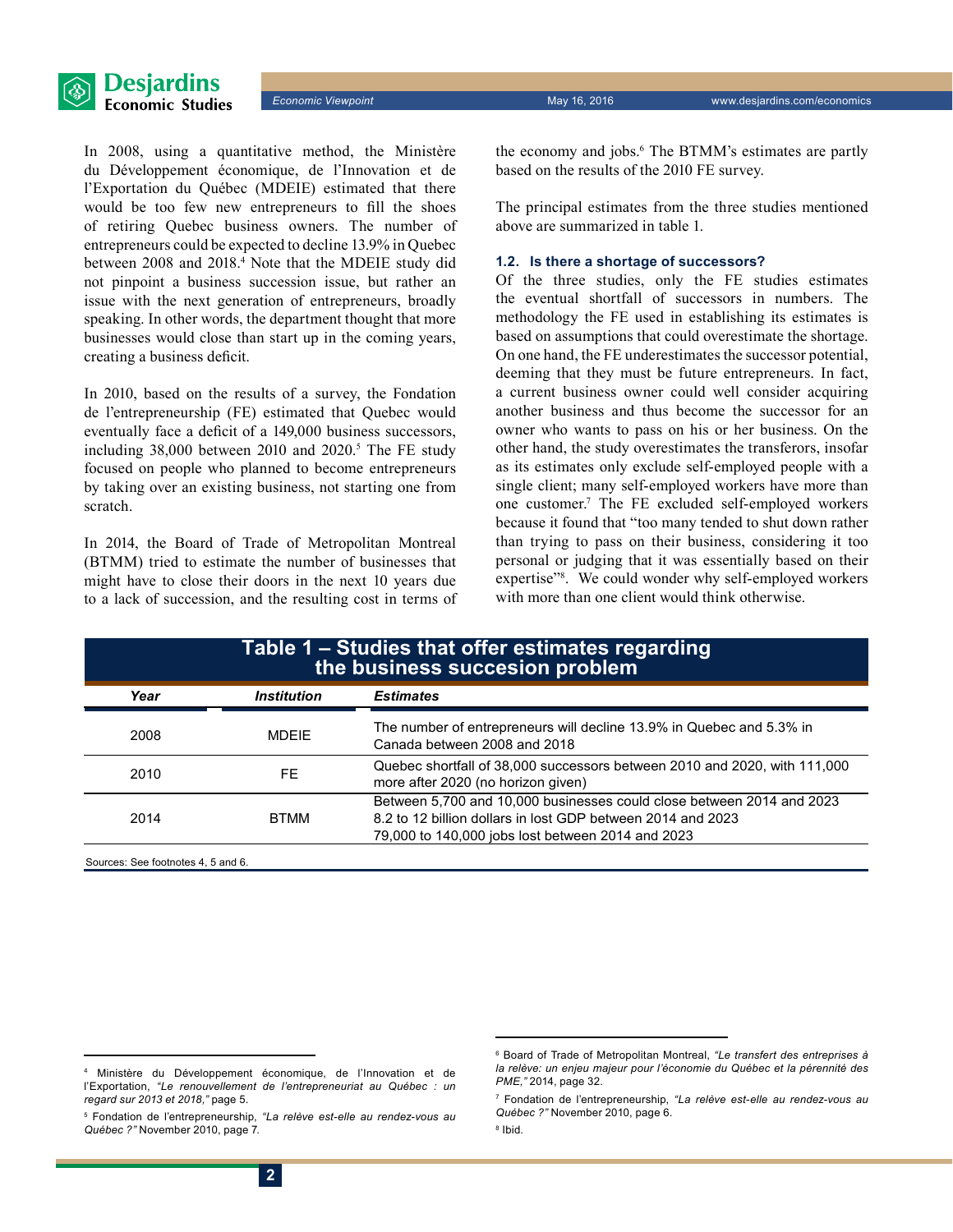**Economic Viewpoint** May 16, 2016 www.desjardins.com/economics



Moreover, data from the Centre de transfert d'entreprise (CTEQ) directory suggest that the shortage lies with the transferors instead.9 The directory contains many more potential successors than potential transferors. For example, on November 23, 2015, there were 162 transferors, and 2,122 successors. The number of transferors could be low because the business owners are reticent to publicize the fact that they plan to sell their business, even though the CTEQ guarantees their anonymity. Such an announcement could have an adverse impact on their clientele and employees. The gap could also be due to a mismatch between supply and demand for businesses. There could be surplus demand in some industries, but a shortage overall. In any event, the figures suggest the problem does not only lie with the successors, as we might be tempted to believe: "the phenomenon of too few transferors ultimately proceeding with a business sale or transfer, or who do so inadequately, goes a long way toward explaining the lack of business transfer in Quebec, much more so than the difference between the number of new entrepreneurs and the number of owners who want to retire"10.

Demographics also factor into to these analyses. It is a matter of the health of ageing transferors. Life expectancy at birth has risen substantially over the years; overall, health after 60 has improved during this time. In a context of very low interest rates, ageing entrepreneurs may think they can keep adding value to their business by staying at the helm rather than selling immediately and not getting much return on their investment. The concern about retirement income is greater because Quebecers are living longer than they used to. This consideration may factor into the transferors' thinking when they decide not to rush into the search for a successor.

In other words, there is a lot of uncertainty as to the shortage of successors. However, it is a proven fact that a large number of SMB owners are coming up to retirement, and many do not have a succession plan. Accordingly, while it is important to stimulate the next generation, it seems more urgent to put the emphasis on transferors at this point. They need to be made aware of the importance of succession planning, and given the appropriate tools and support for that process.

#### **1.3. A large array of support programs**

Planning for a business succession is no small task. It involves a number of phases, each of which involves weighing many factors. The first phase, selecting a successor, for example, is a good illustration of how complex the process is. Table 2 summarizes the main succession options available to SMB owners. They can pass the business on to one or more family members, who will run it or turn to a professional; they can sell it internally, to one or more employees, a minority shareholder or business partner; they can sell to an outside buyer, i.e. a competitor, third party, or a business with which it will merge.

| Table 2 – Business transmission options        |                                                                  |                                                               |                                               |  |
|------------------------------------------------|------------------------------------------------------------------|---------------------------------------------------------------|-----------------------------------------------|--|
| <b>Family successors</b>                       |                                                                  | <b>Non-family successors</b>                                  |                                               |  |
| Family                                         | <b>Partly family</b>                                             | Internal sale                                                 | <b>External sale</b>                          |  |
| Ownership and management<br>stay in the family | Ownership stays in the family, but<br>management is handled by a | ≻Sale to one or more employees                                | $\triangleright$ Sale to a competitor         |  |
|                                                | professional                                                     | ≻Sale to employees organized as<br>a cooperative              | $\triangleright$ Sale to a third party        |  |
|                                                |                                                                  |                                                               | $\triangleright$ Merger with another business |  |
|                                                |                                                                  | $\triangleright$ Sale to one or more minority<br>shareholders |                                               |  |
|                                                |                                                                  | ≻Sale to one or more business<br>partners                     |                                               |  |

Sources: Ministère de l'Économie, de l'Innovation et des Exportations, "Les enjeux de la relève, Préambule : Le transfert des entreprises en contexte de PME", pages 21 to 29.

<sup>9</sup> The CTEQ's directory makes it possible to bring together transferors and successors in a given industry or region. See: https:/[/ctequebec.com](https://ctequebec.com) .

<sup>10</sup> Board of Trade of Metropolitan Montreal, *"Le transfert des entreprises à la relève: un enjeu majeur pour l'économie du Québec et la pérennité des PME,"* page 11.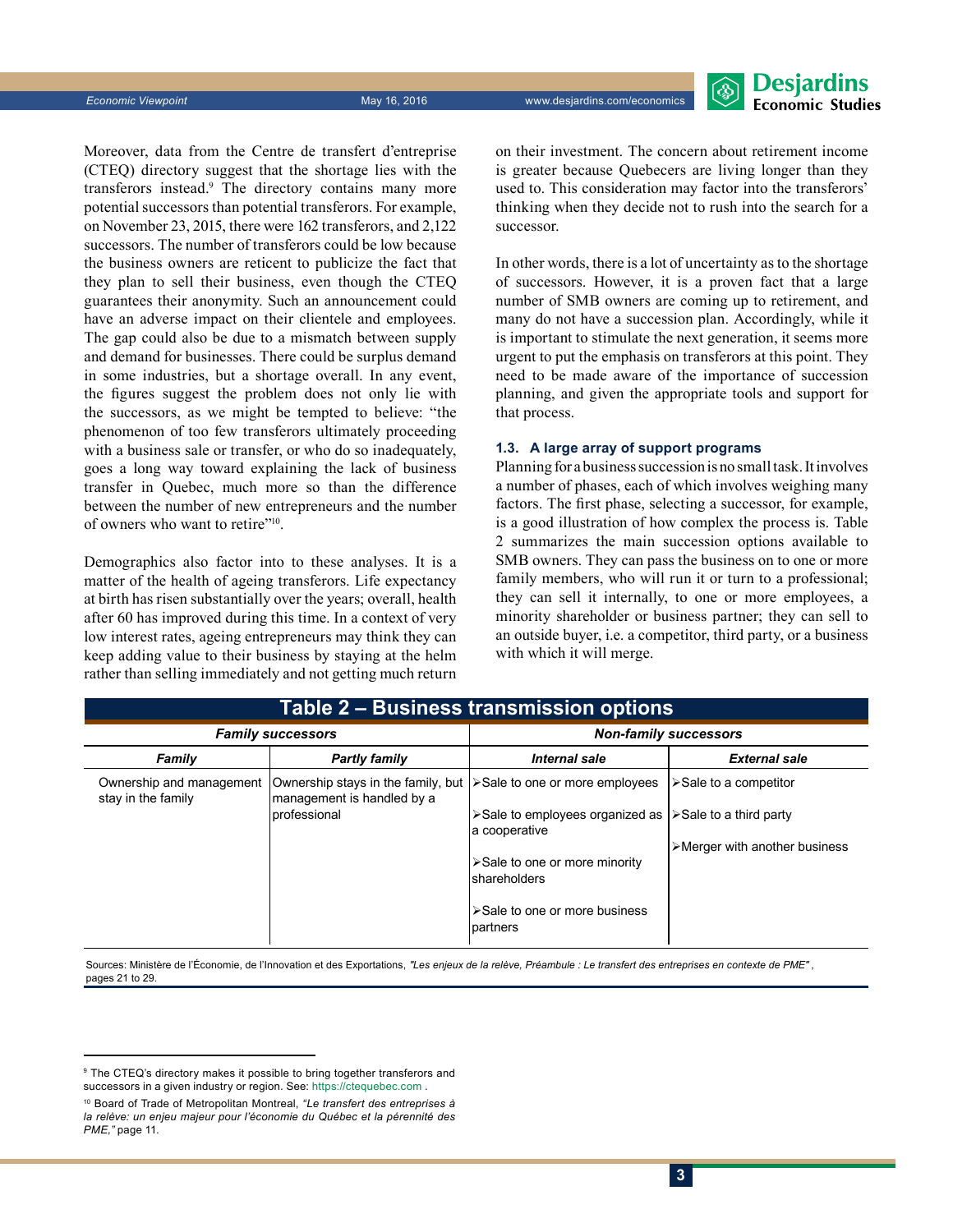Each option in table 2 must be considered while weighing its advantages and drawbacks.<sup>11</sup> It is not easy: more than half of SMB owners, or 56%, think that identifying the right successor or buyer is an obstacle to succession.<sup>12</sup>

The other phases of the transmission process are also complex: assessing the business's value, financing the transfer, preparing the successor, etc. This is a difficult exercise for SMB owners, especially those who head up small businesses. Yet, there is no shortage of support programs, for both transferors and successors. The BTMM includes an exhaustive list of them in its study on business transfer, breaking them down into five categories: public federal and provincial programs, regional programs, independent and private initiatives, some examples of financial institution services for business transfer, and programs for farm succession.<sup>13</sup> A simple glance shows that there are many, diverse programs to help with business transfer.

## **2. Situation abroad**

Many countries had baby booms after the Second World War and are now seeing many business owners retire. Table 3, appended, provides a panoply of quotes on the matter taken from international publications.

In most countries, there is a concern, as in Quebec, about the possibility that a huge number of retiring baby boomers will cause many businesses to close because of a lack of succession or lack of owner preparation for passing on their business.

The sections below briefly describe how the issue is viewed in the United States, Europe and Japan, as well as the solutions put forward to deal with it.

#### **2.1. The issue in the United States**

Note that, in the United States, the concern is not so much business closures but rather a drop in their value. The worry is that mass retirements will bring on a big increase in the number of businesses for sale, putting downside pressure on their prices. Existing businesses could buy, allowing them to expand at a good price.<sup>14</sup> From this perspective, a company is a product whose price fluctuates in accordance with supply and demand. Trust is placed in market forces: strong businesses will find buyers and others will close.

This is no doubt due to the fact that U.S. Government bodies offer little support to firms in passing on their business.<sup>15</sup> On the other hand, the private sector provides abundant services for planning a business transfer or connecting with potential buyers. The private sector seems to have grasped the opportunity provided by entrepreneur ageing in this sector.

#### **2.2. The issue in Europe**

The approach in Europe contrasts with the United States': governments have been concerned about the problem for a long time. In 1994, the European Commission published a recommendation on small and mid-size business transfer.16 The Commission had observed that many businesses shut down due to problems with transfer, leading to substantial economic losses. Moreover, the Commission judged that: "this loss of jobs and economic activity is all the more regrettable for not being caused by market forces, but by insufficient preparation for succession and the inadequacy of certain aspects of Member States' law, especially concerning company law, inheritance law and fiscal law."<sup>17</sup>

<sup>11</sup> Here, the publications of the Ministère de l'Économie, de l'Innovation et des Exportations, *"Le transfert des entreprises en contexte de PME"*  (Préambule et carnets A à F) are very useful. See: https://[www.economie.](http://www.economie.gouv.qc.ca/.../transfert_entreprise_contexte_pme.pdf) [gouv.qc.ca/.../transfert\\_entreprise\\_contexte\\_pme.pdf](http://www.economie.gouv.qc.ca/.../transfert_entreprise_contexte_pme.pdf) 

<sup>12</sup> Canadian Federation of Independent Business, *"Passing on the Business to the Next Generation,"* November 2012, page 5.

<sup>13</sup> Board of Trade of Metropolitan Montreal, *"Le transfert des entreprises à la relève: un enjeu majeur pour l'économie du Québec et la pérennité des PME,"* pages 53 to 68.

<sup>14</sup> Source: Carey McMann, SME Research LLC, 2012, *Baby Boomer Business Owners: Will There Be A Mass Sell-Off?*, page 2.

<sup>&</sup>lt;sup>15</sup> The U.S. Small Business Administration (SBA) is the U.S. Government agency tasked with helping, advising and protecting the interests of small businesses. In terms of selling and passing on a business, the SBA provides a little information and offers information sessions.

<sup>16</sup> European Commission (1994), *"Commmission Recommendation of 7 December 1994 on the transfer of small and medium-sized enterprises,"*  Official Journal of the European Community, 94/1069/CE, 4 pages.

<sup>17</sup> Ibid, page 1.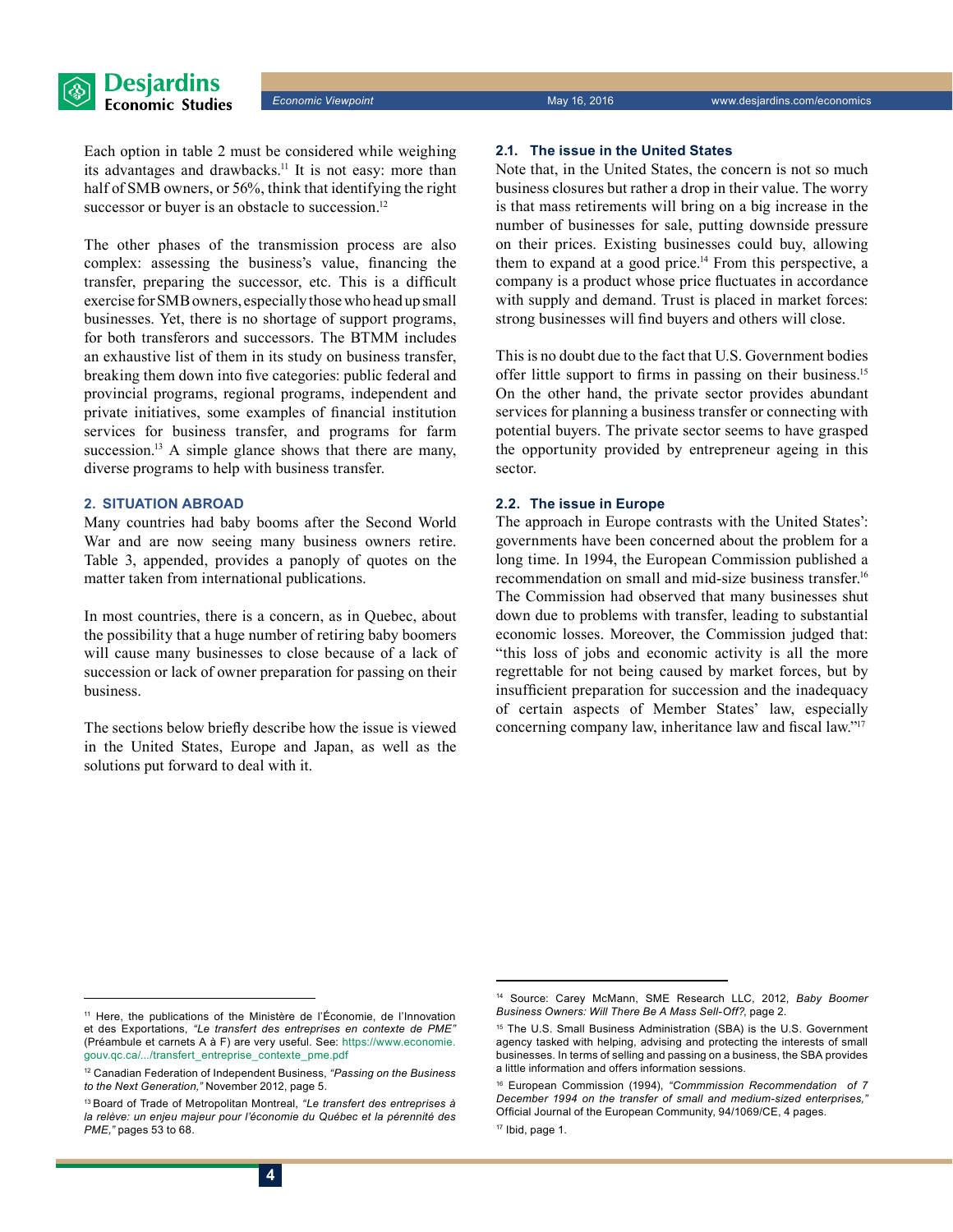*Economic Viewpoint* May 16, 2016 www.desjardins.com/economics

The European Commission's recommendation primarily focused on the entrepreneur with the following goals:

- $\triangleright$  Make the business owner aware of the problems of transfer and thus encourage him to prepare for such an event in his lifetime;
- $\triangleright$  Provide a financial environment which helps toward successful transfers;
- $\triangleright$  Permit the businessman to prepare effectively for the transfer by offering suitable procedures;
- $\triangleright$  Ensure the continuity of partnerships and sole proprietorships in the event of the death of a partner or the business owner;
- $\triangleright$  Ensure the succession transfer within a family by seeing that inheritance or gift taxes do not endanger the survival of the business;
- $\triangleright$  Encourage the owner, through taxation measures, to pass on his business by selling it or by transferring it to the employees, particularly when there is no successor in the family.

The issue of business transfer in Europe was therefore addressed before the phenomenon of the ageing entrepreneur population put it centre stage. That being said, the measures the European Commission put forward to deal with it are similar to the ones advanced in Quebec, but they focus exclusively on transferors: make business people aware of the importance of preparing for the transfer of their business, giving them the financial tools they need to do so, adopting taxation favourable to transmission, etc.

In 2010, Belgium, Denmark, Germany, Spain, France, the Netherlands and Austria had implemented at least 11 of the Commission's 13 recommendations, while 15 other European nations had introduced 7 to 10 of them. Whether these measures have worked is not known, however. No studies have been done on the matter and, as no data is available on the number of business transfers in European nations, it is impossible to verify if there is a correlation between the regulatory framework and the number of transfers<sup>18</sup>

France, one of the countries that has implemented many of the European Commission's recommendations, has just released a report with recommendations for streamlining business transfers.19 The report contains about 30 proposals in six areas, with measures for both successors and transferors:

**Desjardins Economic Studies** 

- Raising awareness among transferors and potential takeover entrepreneurs;
- $\triangleright$  Early targeting of potential transferors well before retirement;
- ¾ Development of coaching for transferors and takeover entrepreneurs;
- $\triangleright$  Organization of the training path for the takeover;
- $\triangleright$  Planning and development of national and local financing;
- $\triangleright$  Ongoing streamlining for entrepreneurship, particularly for transfer and takeover.

#### **2.3. The issue in Japan**

In Japan, population ageing is at the heart of the business transfer issue: "Many aspects of enterprise operations at SMEs and micro-enterprises depend on the management skills and enthusiasm of their presidents. For these businesses, therefore, the aging of their presidents and a lack of successors are direct factors behind poorer earnings and business closures. Therefore, it is critical to find successors so that the technology, know-how and other precious management resources of SMEs and micro-enterprises are not lost. And to ensure that the business succession is smooth, a systematic effort needs to begin early to make medium to long-term preparations."20

The Japanese government has instituted numerous measures to streamline business transfer. Business transfer assistance services have been set up in 47 Japanese prefectures. These services provide entrepreneurs with information and advice on business transfers. Among other things, the government has set up business succession support centres across the country. Centre experts act as intermediaries for firms that

<sup>19</sup> République française, Ministère de l'économie, de l'industrie et du numérique, op. cit., page 1, note 1.

<sup>18</sup> European Commission (2011), *"Business Dynamics: Start-ups, Business Transfers and Bankruptcy: The economic impact of legal and administrative procedures for licensing, business transfers and bankruptcy on entrepreneurship in Europe,"* Brussels, page 110.

<sup>&</sup>lt;sup>20</sup> Small and Medium Enterprise Agency Ministry of Economy, Trade and Industry, 2013 *White Paper on Small and Medium Enterprises in Japan: Dynamic and Self-transformative SMEs and Micro-enterprises*, Tokyo, p. 125.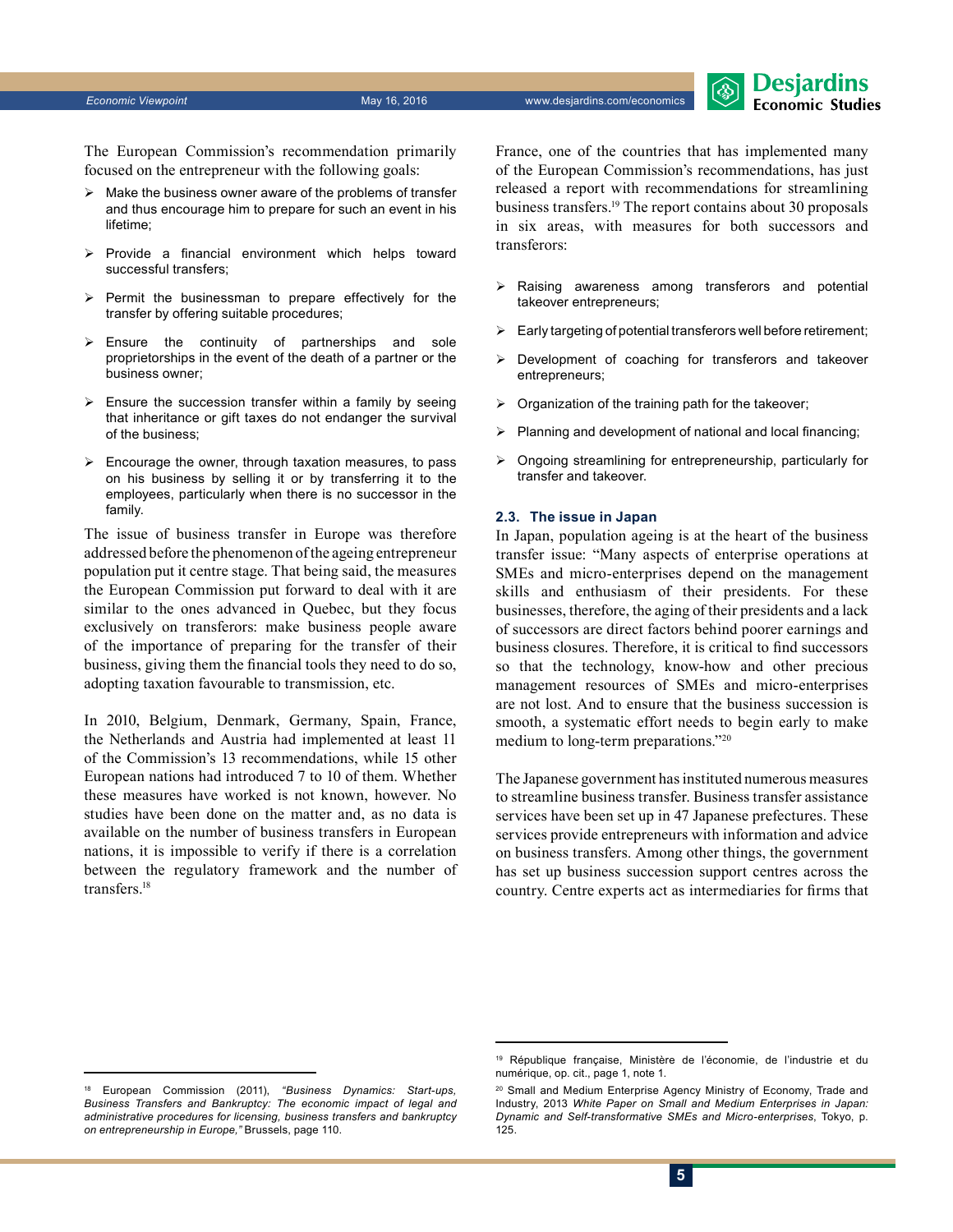



want to pass on the business and assist them in reaching an agreement. Taxation of estates and gifts has been improved. Measures have been taken to facilitate financing for transactions and make them less expensive. Lastly, the tax regime has been amended to expand the tax advantages associated with a business transfer to all successors, family or not; previously, they had only benefited family members.<sup>21</sup> The rationale for the latter measure is that transferring a company to a family member, although still the most frequent option chosen by Japanese entrepreneurs, is on a downtrend, while internal (to the company's managers or employees) and external sales are on the rise. By amending the tax regime to not discourage the sale of companies to third parties, the Japanese government wants to foster the transfer of businesses over a shutdown.

## **3. Lessons on business transfer to be learned abroad**

Overall, the business transfer initiatives and support programs implemented internationally are similar to those found in Quebec. However, there are some lessons to be learned from the international experience, and some original initiatives are worthy of mention.

#### **3.1. Gathering reliable, detailed data**

Regardless of the issue, reliable data is required to assess the situation accurately and evaluate the efficiency of the support programs and public policies instituted to respond to the situation. The business transfer issue is no different. Here, Japan has an array of national statistics, collected through surveys or taken from the public administration's database.22 This is how Japanese authorities realized that the transfer of businesses to family members was trending down and responded by amending the tax system.

Like most European nations, France does not have detailed statistics on business transfers. This is a gap that France's Ministère de l'Économie, de l'Industrie et du Numérique recommends closing: "The regular collection, analysis and publication of sector and regionalized data, the definition of an annual program of surveys on the SINE survey model carried out every year for business creation, and the production of monographs on transfers and takeovers are a necessary condition for the institution of effective, coordinated action".23

In Quebec, the business transfer issue was identified based on estimates and data from independent survey organizations, such as the FE, CFIB and BTMM. Statistics Canada releases data on business entry and exit rates by industry for the country as a whole. It also issues rates by province, but does not produce business transfer statistics. Data on the transfer method (family member or not, merger, sale to employees), the age of the business owner at the time of the transfer, reason the owner sold or transferred the business (retirement or other) is information that would help put together a better picture of the situation.

### **3.2. Improve collaboration among the players in the area of business succession**

One observation that comes out of the BTMM's meetings with business transfer stakeholders is a lack of concertation among the various actors. It also emerged that the professionals (financial advisors, lawyers, accountants, etc.) consulted by entrepreneurs for support in the transfer of their businesses did not always have the training required to support them in a process that, among other things, involves tax, financial and legal aspects, as well as psychological ones. Accordingly, the BTMM recommends harmonizing and coordinating the programs of organizations working in the area of business succession and transfer. $24$ 

 $21$  Ibid., page 171

<sup>&</sup>lt;sup>22</sup> The Japanese surveys and databases that provide statistics on business transfer include: SME and Micro-Business Management Conditions, Business Succession Questionnaire Survey, Database of results of surveys into credibility and reliance and Database of enterprises' essential data. See: *Small and Medium Enterprise Agency Ministry of Economy, Trade and Industry*, page 6, note 20.

<sup>23</sup> République française, Ministère de l'économie, de l'industrie et du numérique, op. cit., page 1, note 1 (page 34). The SINE (Système d'information sur les nouvelles entreprises, or new business information system) survey makes it possible to track new businesses over time.

<sup>&</sup>lt;sup>24</sup> Board of Trade of Metropolitan Montreal (2014), op. cit., page 4, note 13 (page 47).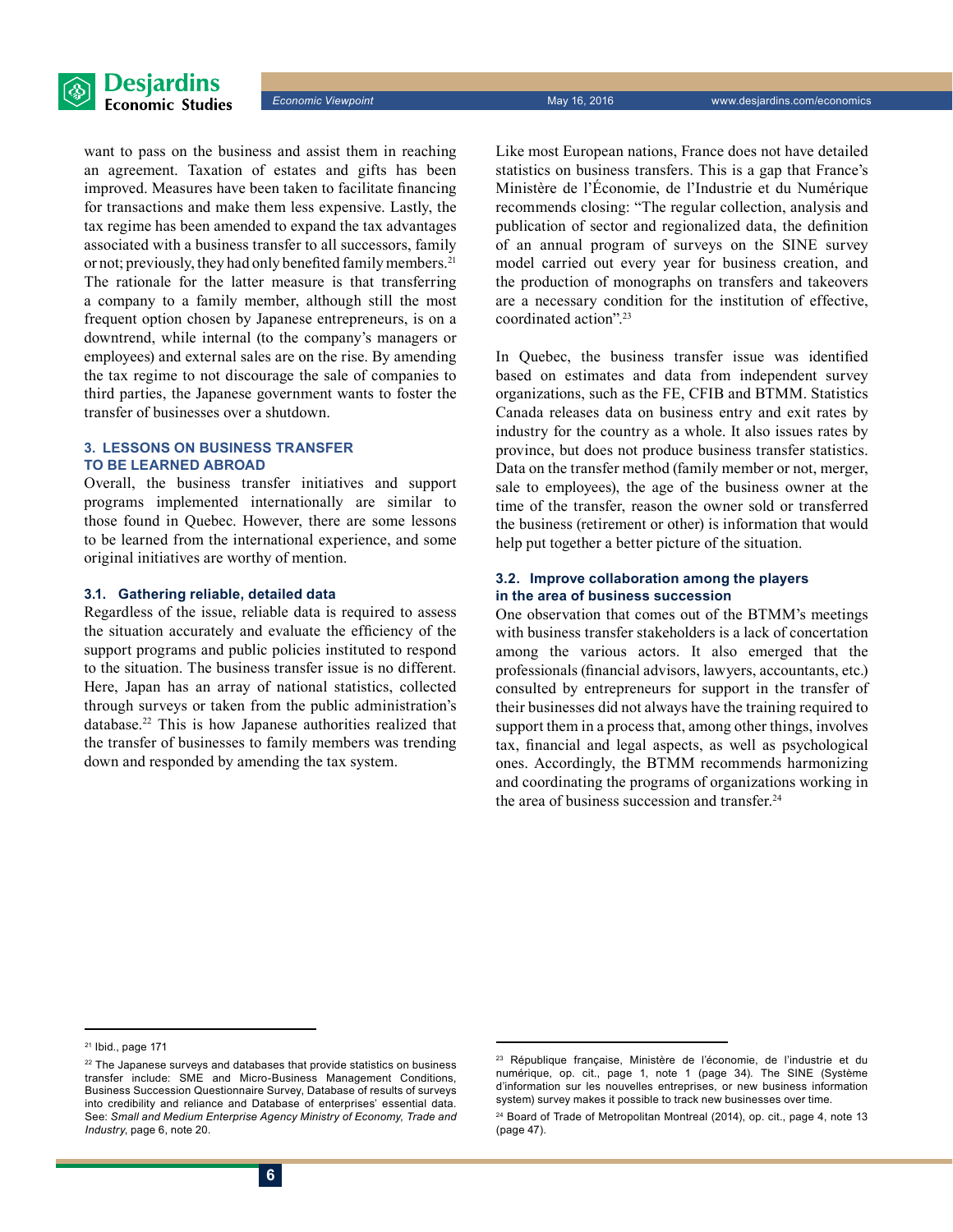To do so, Quebec could look for inspiration from the Transmettre et Reprendre network set up in March 2015 in France, which brings together the major business transfer players. It is a partnership between the government agencies involved in support for business transfer and associations of professionals such as lawyers, notaries and chartered accountants.25 The Transmettre et Reprendre network's mission is similar to the CTEQ's, but it includes a facet that would deal with the BTMM's concerns about the quality of professional services in the area of business transfer: promoting common, transversal and tailored training to professionals.26

### **3.3. Adapting the tax system to the objectives**

Taxation on the sale of a business varies from country to country, but there are many similarities, especially in the area of capital gains tax. Generally, some of the capital gains is tax exempt (in Canada, the amount is \$800,000 for small and mid-sized business, under some conditions) and a percentage of the capital gains is subject to income tax (50% of the taxable gain is taxable in Quebec).

#### **3.4. Better tax treatment for the retiring leader**

In France, if a business leader transfers a business due to retirement, the realized capital gains may be totally exempt from income tax, under certain conditions. This measure is intended to prevent business closings when a business leader retires.

#### **3.5. Transfer retirement savings**

An original fiscal proposal is included in the recommendations made by the French Ministère de l'Économie, de l'Industrie et du Numérique: creating "transfer retirement savings" for micro-business owners. Entrepreneurs who have done some structured pre-planning for transferring their business could invest the proceeds of the sale in a savings contract that comes under an advantageous tax regime. This type of contract would be an incentive to entrepreneurs for anticipating and planning the transfer of the business while planning for retirement.

## **3.6. More neutral tax treatment**

Some countries give favourable tax treatment to transferring a business within the owner's family. Until very recently, that was the case in Japan, as mentioned earlier. Noting the downtrend in family transfers, Japan opted to expand the tax advantages to third-party business transfers.

Until last March, in Quebec, the opposite was true: the tax regime favoured sales of firms to third parties over family members. Because of the non-arm's length relationship with the buyer, the business owner could not take advantage of the capital gains exemption for the gain realized at the time of sale.<sup>27</sup> This situation has been rethought, given the desire to encourage business transfer. The government has taken note and made the tax provisions applicable to transfers of family businesses more flexible. However, only primary and manufacturing businesses will be eligible for the tax relief that came into effect on March 18, 2016.28 The qualification for the capital gains exemption is now possible under certain criteria, however.

#### **3.7. A more media-based outreach campaign**

Quebec has many, diverse support programs, but they are underutilized, particularly by transferors. Entrepreneurs must therefore be made aware of planning for an eventual business transfer, and informed that support programs exist.

The outreach and information must use the channels that will get to the most possible entrepreneurs. France's Ministère de l'Économie, de l'Industrie et du Numérique proposed to develop a communications plan that would rely on the major media (print national and local press, social networks, radio) and the allied professional networks, such as banks, accountants, notaries and lawyers.

26   https://[www.apce.com/cid152075/creation-du-reseau-transmettre](http://www.apce.com/cid152075/creation-du-reseau-transmettre-reprendre-pour-favoriser-la-transmission-et-la-reprise-d-entreprise.html?pid=337)[reprendre-pour-favoriser-la-transmission-et-la-reprise-d-entreprise.](http://www.apce.com/cid152075/creation-du-reseau-transmettre-reprendre-pour-favoriser-la-transmission-et-la-reprise-d-entreprise.html?pid=337) [html?pid=337](http://www.apce.com/cid152075/creation-du-reseau-transmettre-reprendre-pour-favoriser-la-transmission-et-la-reprise-d-entreprise.html?pid=337)

<sup>&</sup>lt;sup>25</sup> More specifically, the network includes the Agence pour la création d'entreprises (APCE) (business creation agency), the Assemblée permanente des chambres de métiers et de l'artisanat (APCMA) (the standing assembly of trade and artisan chambers), Bpifrance (the public investment bank), CCI Entreprendre en France (French entrepreneurship), the Conseil national des barreaux (CNB) (national bar council), the Conseil supérieur du notariat (CSN) (high council of notaries) and the Conseil supérieur de l'ordre des experts-comptables (CSOEC) (high council of the order of accountants).

<sup>27</sup> For further details, see Raymond Chabot Grant Thorton (2010), *"La transmission d'entreprise: problématique et pistes de solution,"* (December), 24 pages.

<sup>28</sup> *Budget 2016-2017* – Additional information, pages A.38 to A.45.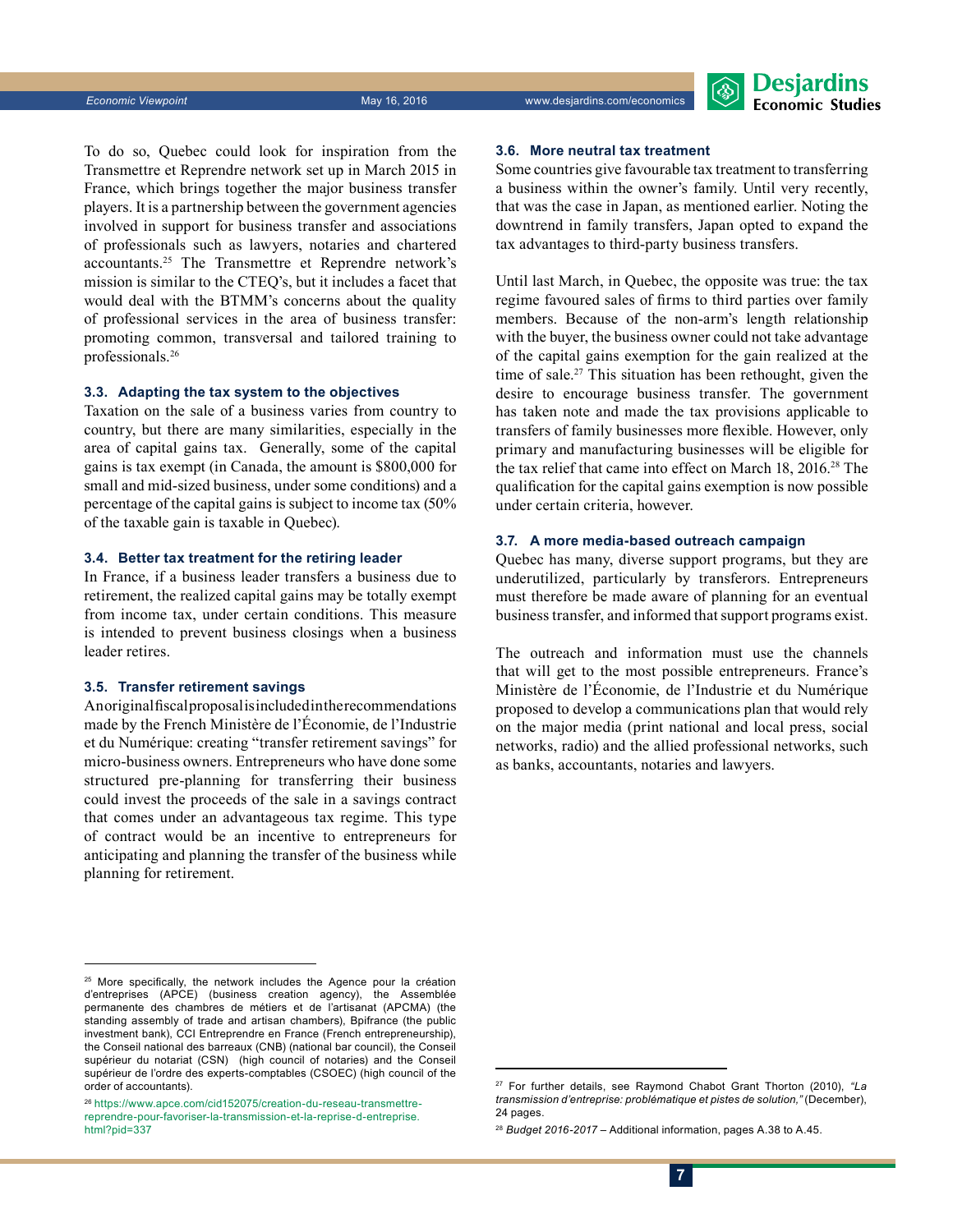

#### **3.8. More training?**

Moreover, some professionals who work in the area of business transfer would benefit from furthering their knowledge in the area of the equity financing structure (development capital). There is little knowledge of this type of financial instrument. Both transferors and lenders could capitalize on this tool, which seems to be underutilized. Certain coaches sometimes want to wrap up an external sale of a business quickly when the company's financial situation would allow it to handle the transaction internally.

## **Some inspiration**

Population ageing, which has intensified in recent years, is raising concerns about business transfers in Quebec. Ageing entrepreneurs may be underprepared for their exit from the business world, and a potential shortfall of successors could mean businesses would close. Many initiatives have been implemented to try to mitigate these issues.

The issue of business transfer exists elsewhere, but is perceived differently from country to country. On one hand, the Americans seem to trust the market in terms of the survival of strong companies. On the other, the Europeans have a long-standing concern with seeing many firms disappear due to a lack of planning by owners and inadequate regulatory and tax provisions.

The countries of Europe and Japan, whose approaches to smoothing the way for business transfers were reviewed in this analysis, have introduced policies and support programs that are, overall, similar to Quebec's. However, there are some proposals—particularly the important need for reliable data—and recommendations—on taxation, the harmonization of the many players in the area, and method for raising awareness of the issue—that Quebec could draw on to improve its own initiatives. Quebec's prosperity relies on the strength of its companies, which, in turn, is founded on their numbers, size and combativeness in the face of the competition: it would be too bad to let Quebec's entrepreneurial fabric erode.